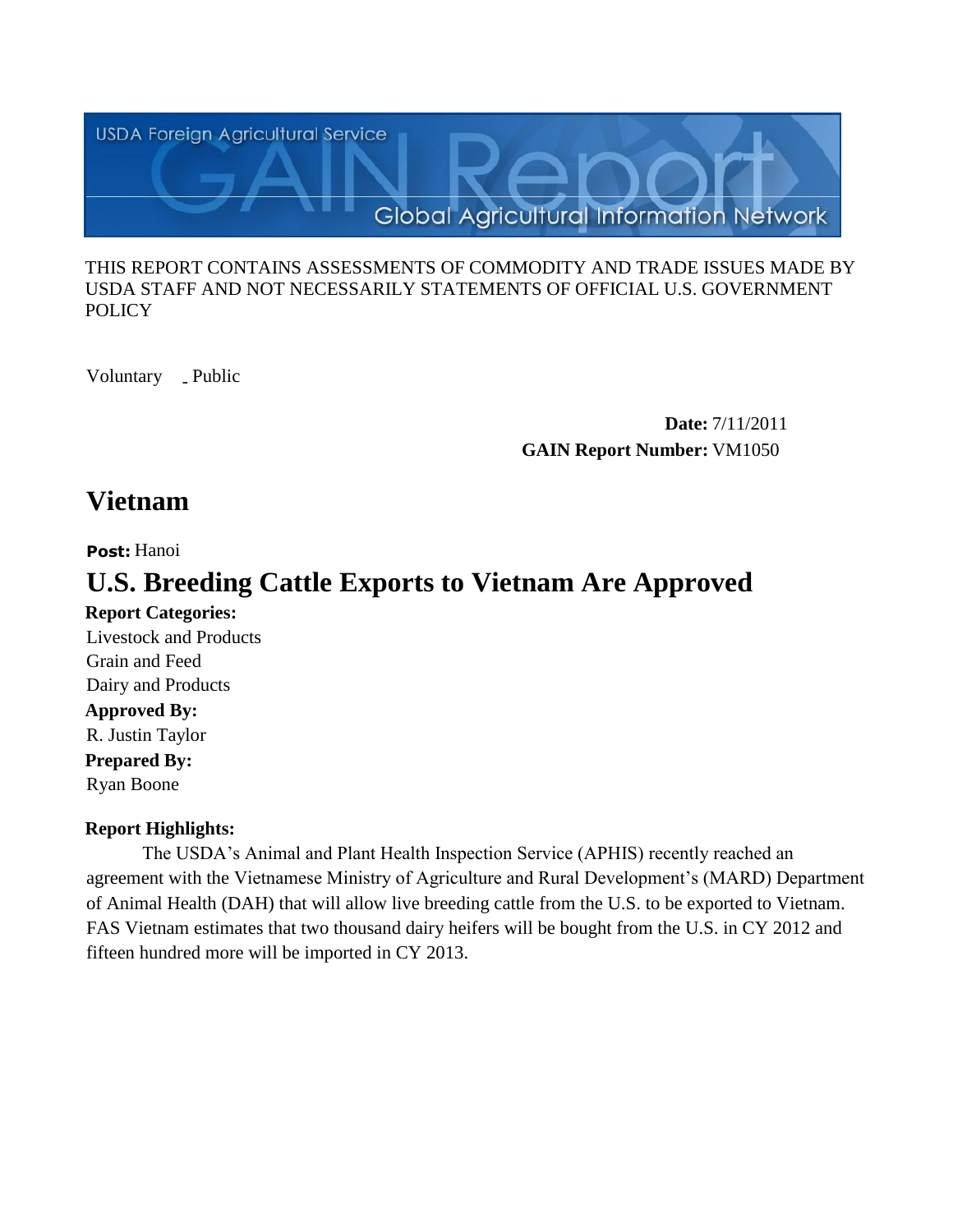#### **General Information:**

 In early June 2011, MARD's DAH gave initial approval for a draft U.S. health certificate allowing for the import of U.S. origin breeding cattle. APHIS finalized the export requirements on June 28, 2011. APHIS continues to work with DAH to reach final agreements on how cattle will be treated after importation (regarding transport and disease testing). Both APHIS and DAH are confident these remaining minor issues will soon be resolved. Exports of U.S. origin live cattle to Vietnam will benefit both countries and support Vietnam's growing dairy industry. FAS Vietnam estimates that two thousand dairy heifers will be bought from the U.S. in CY 2012 and fifteen hundred more will be imported in CY 2013.

 The live cattle export certification requirements can be found here: [http://www.aphis.usda.gov/regulations/vs/iregs/animals/animal\\_united\\_vietnam.shtml](http://www.aphis.usda.gov/regulations/vs/iregs/animals/animal_united_vietnam.shtml)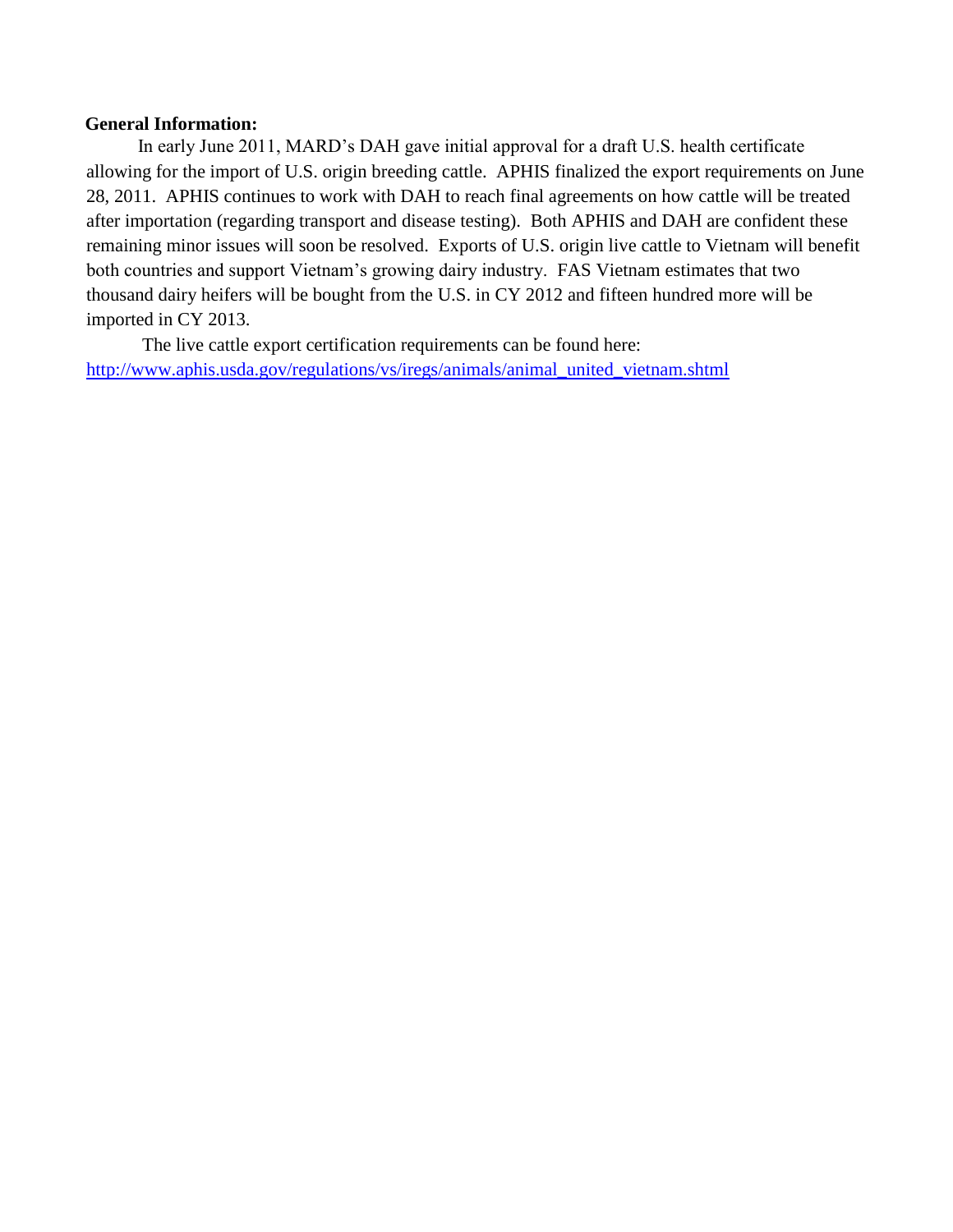# **IMPORT HEALTH REQUIREMENTS OF VIETNAM FOR BREEDING CATTLE EXPORTED FROM THE UNITED STATES**

The cattle must be accompanied by a U.S. Origin Health Certificate issued by a veterinarian authorized by the U.S. Department of Agriculture (USDA) and endorsed by a Veterinary Services (VS) veterinarian. The certificate must contain the names and addresses of the consignor and consignee and complete identification of the animals. Additional information must include:

## CERTIFICATION STATEMENTS

- 1. The United States is free of foot-and-mouth disease, rinderpest, and contagious bovine pleuropneumonia and does not vaccinate for these diseases.
- 2. The United States is recognized by the World Organization for Animal Health (OIE) as a country with controlled bovine spongiform encephalitis (BSE) risk.
- 3. The animals are free of clinical signs of any infectious or contagious diseases.
- 4. The animals originate from areas not quarantined for any infectious or contagious diseases.
- 5. The animals originated from farms/premises clinically free from Johne's disease, brucellosis, tuberculosis, vesicular stomatitis, leptospirosis, infectious bovine rhinotracheitis, malignant catarrhal fever, enzootic bovine leukosis (EBL), bovine viral diarrhea, bluetongue, hemorrhagic septicemia and Q fever for the last 12 months.
- 6. The animals for export comply with the guidelines contained in OIE Code for bluetongue, that is: were kept in a BTV free zone since birth or for at least 60 days prior to shipment, and were exported from a free zone or were protected from *Culicoides* attack at all times during transportation to the port OR were tested negative as indicated in the testing section.
- 7. The United States is free of pathogenic theileriasis. *Theileria parva* and *T*. *annulata* do not exist in the United States.
- 8. The cattle have been treated against external and internal parasites with approved antiparasitic drugs within 30 days prior to export (date and product name specified).
- 9. In the case of bulls, there have been no known cases of trichomoniasis or campylobacteriosis in the herds of origin for the past 12 months.
- 10. The cattle for export comply with the OIE guidelines for anthrax, that is: showed no clinical sign of anthrax on the day of shipment; were kept for the 20 days prior to shipment in an establishment where no case of anthrax was officially declared during that period; OR were vaccinated not less than 20 days and not more than 6 months prior to shipment.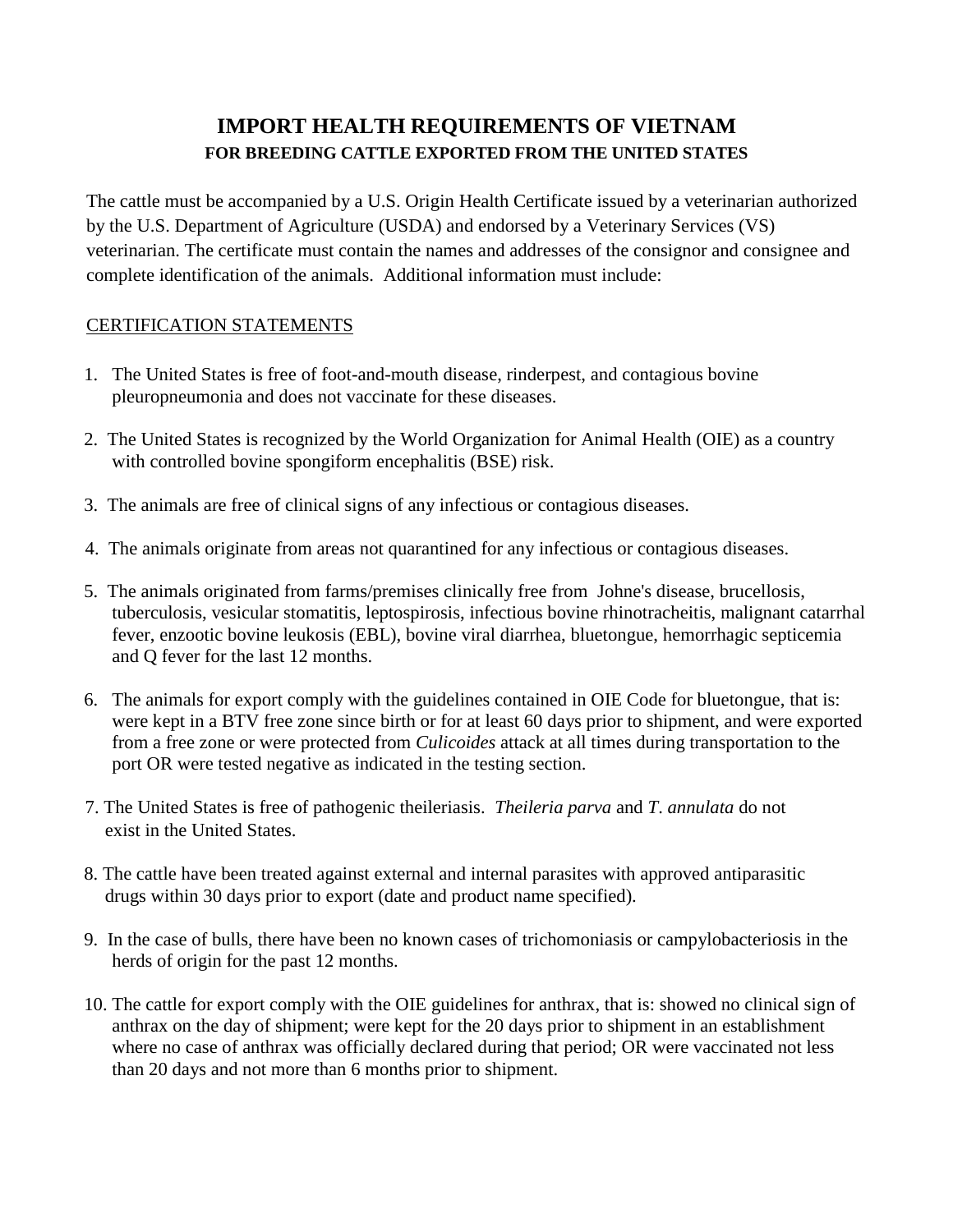11. The animals have never been fed with any kind of processed animal proteins excluding milk proteins.

### TEST REQUIREMENTS

The animals must be tested as prescribed below, with negative results, within 45 days prior to export (except for the test for tuberculosis, which may be conducted within 60 days prior to export).

| 1. | Tuberculosis:                | Intradermal caudal fold test using bovine PPD tuberculin;                                                                                                                                                                                                                                                                                                                                                                                                                                                                                                                                                                                                  |
|----|------------------------------|------------------------------------------------------------------------------------------------------------------------------------------------------------------------------------------------------------------------------------------------------------------------------------------------------------------------------------------------------------------------------------------------------------------------------------------------------------------------------------------------------------------------------------------------------------------------------------------------------------------------------------------------------------|
| 2. | <b>Brucellosis:</b>          | Complement fixation (CF) test at a 1:10 dilution OR standard tube<br>agglutination test at a 1:50 dilution OR buffered Brucella antigen<br>test (e.g., card test).<br>Note: The test is not required for official calfhood vaccinated animals<br>under 12 months of age.                                                                                                                                                                                                                                                                                                                                                                                   |
| 3. | Leptospirosis:               | Microtiter agglutination test at a 1:100 dilution for <i>L. canicola</i> , <i>L.</i><br>grippotyphosa, L. hardjo, L. icterohaemorrhagiae, and L. Pomona; $OR$<br>the animals may be vaccinated for leptospirosis within 30 days prior to<br>export OR treated twice with dihydrostreptomycin at a rate of 25 mg/kg at<br>14-day intervals within 30 days prior to export OR treated with long-<br>acting oxytetracycline at a rate of 20 mg/kg within 30 days prior to<br>export.<br>Note: If vaccinated or treated, the date of vaccination or treatment and<br>the name and manufacturer of the product used must be noted on the<br>health certificate. |
| 4. | Johne's disease:             | CF test at 1:8 dilution OR ELISA                                                                                                                                                                                                                                                                                                                                                                                                                                                                                                                                                                                                                           |
| 5. | Enzootic bovine<br>leukosis: | Agar-gel immunodiffusion OR ELISA test OR PCR                                                                                                                                                                                                                                                                                                                                                                                                                                                                                                                                                                                                              |
| 6. | Trichomoniasis:              | Culture of preputial washings.<br>Note: Testing is only required for bulls over 12 months of age.                                                                                                                                                                                                                                                                                                                                                                                                                                                                                                                                                          |
| 7. | Campylobacteriosis:          | Culture of preputial washings.<br>Note: Testing is only required for bulls over 12 months of age.                                                                                                                                                                                                                                                                                                                                                                                                                                                                                                                                                          |
| 8. | Bluetongue:                  | Virus Identification with PCR OR Virus Isolation<br>Note: Testing is only required if certification statement 6 cannot be made.                                                                                                                                                                                                                                                                                                                                                                                                                                                                                                                            |

### OTHER INFORMATION

- 1. After leaving the country of origin, the ship or aircraft transporting the animals may only call at intermediate ports approved by Vietnam.
- 2. No ruminants or swine will be taken aboard the ship or aircraft after it has left the country of origin.